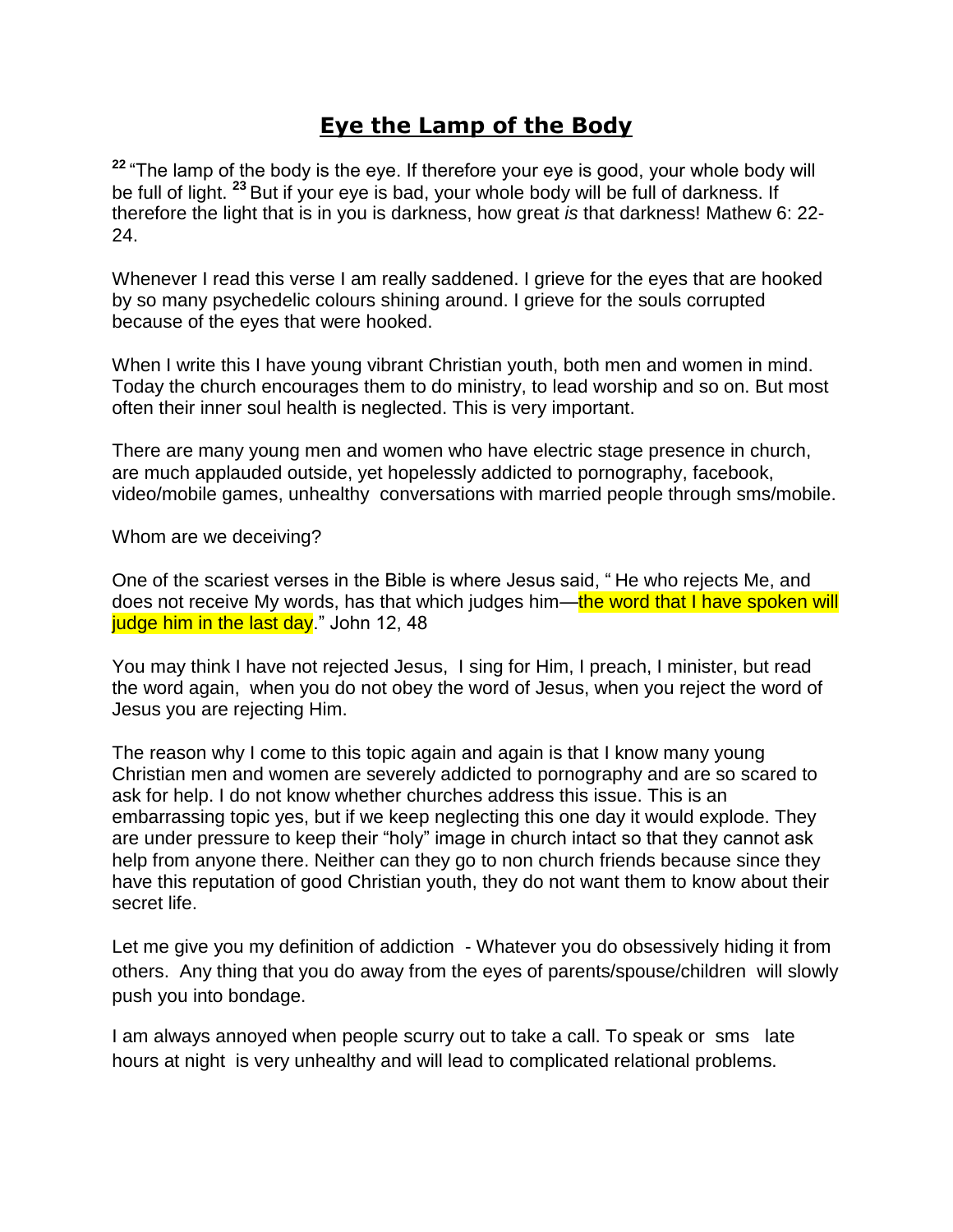People who watch pornography tend to practice and start having unnatural sexual liaisons.

Isn't what the Word says is so true? "But one is tempted by one's own desire, being lured and enticed by it; then, when that desire has conceived, it gives birth to sin, and that sin, when it is fully grown, gives birth to death. Do not be deceived, my beloved." James 1 : 14-16

This is so complicated. But my dear young friend if you are struggling with pornography, video games first thing is you have to truly desire to get out of the addiction.

The power of the Blood of Jesus has the power to break every bondage on earth and beyond. But first we should desire and long for deliverance. Without a willing heart we cannot receive deliverance.

Even Jesus could not do miracles in His town because the people there would not believe.

Let us see what Paul says. Paul literally cries out, "O wretched man that I am! Who will deliver me from this body of death? <sup>25</sup> I thank God—through Jesus Christ our Lord!" Romans 7 : 24-25

The answer is also right there : Jesus Christ our Lord.

You can never throw away your addiction by your own efforts or by attending some accountability program.

You have to desire deliverance and come to the Cross once again. When we are saved we think it is enough when we have once prayed for the forgiveness of sins. No we can come to the Cross every day, every moment.

This is a very very important verse. It personally helped me in dealing with bondages. Read the whole chapter – Romans 6.

12 Therefore, do not let sin exercise dominion in your mortal bodies, to make you obey their passions.  $13$ No longer present your members to sin as instruments of wickedness, but present yourselves to God as those who have been brought from death to life, and present your members to God as instruments of righteousness. <sup>14</sup>For sin will have no dominion over you, since you are not under law but under grace.

The very same members that means your organs,(be it your eyes, tongue, feet, fingers) which once were instruments of wickedness, now should be submitted to God as instruments of righteousness.